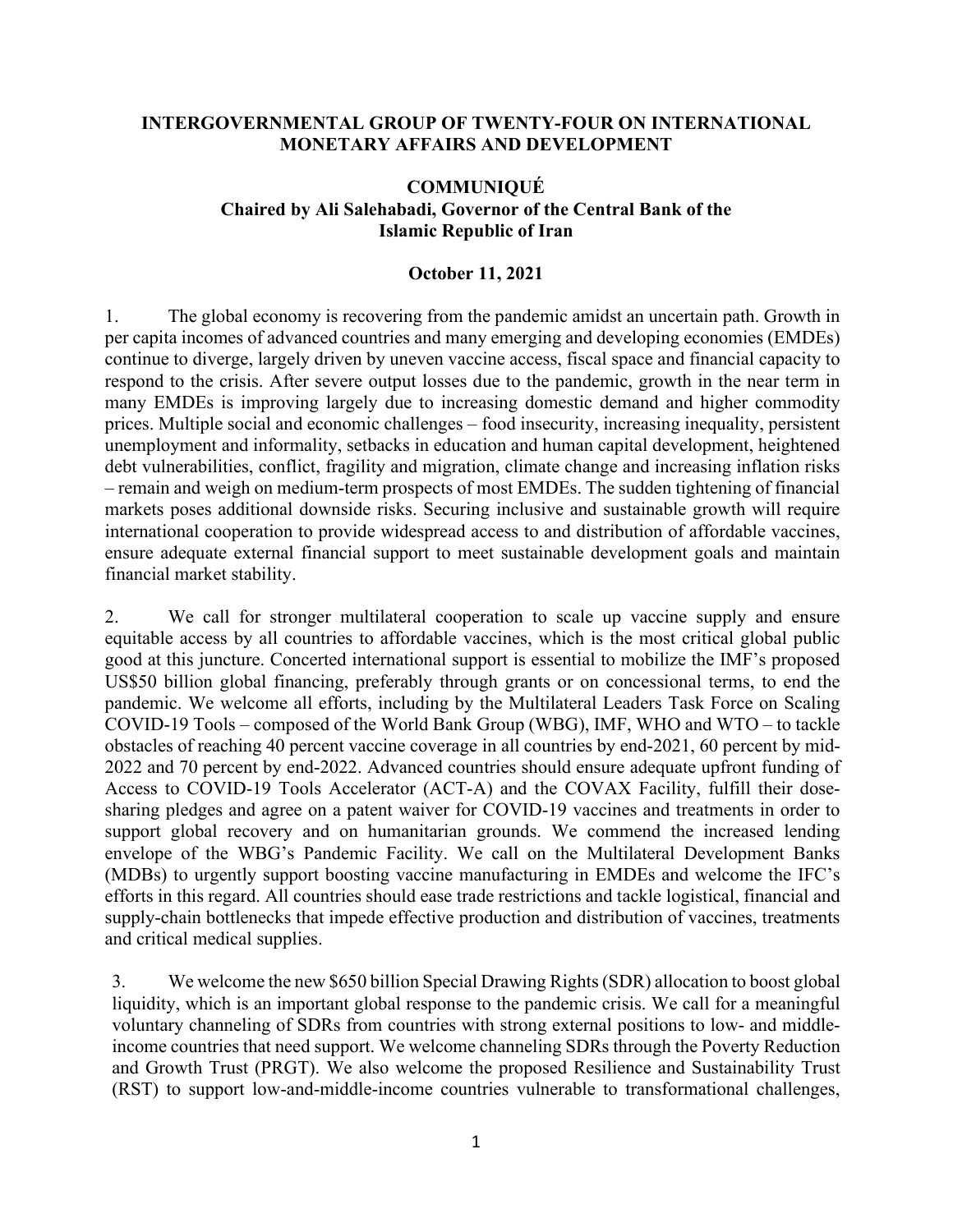including pandemic prevention and preparedness and challenges to sustainable development, to support recovery, improve financial resilience and promote balance of payments viability. The RST should complement and add to the Fund's regular lending toolkit by providing affordable and long-term financing to IMF-supported arrangements. Going forward, we welcome wider consultations with key stakeholders in deciding the objectives and structure of the Trust, which will be important for the success of the initiative. We encourage the IMF to explore further options, where feasible, for members to voluntarily channel SDRs through the WBG, other MDBs, regional development banks and other prescribed holders of SDRs, without delaying the RST, and while preserving the reserve asset characteristics of the SDR.

4. We commend the IMF's continued efforts to adapt its lending toolkit, technical assistance and advice to the evolving needs of EMDEs, including fragile and conflict affected states (FCS). We ask the IMF to consider the review of Access Limits and Surcharge Policy. We urge the Fund to correct the regressive and procyclical character of the Surcharge Policy and suspend, or at least substantially reduce, existing surcharges to support pandemic responses. We call on the IMF to review and expedite some Rapid Financing Instrument cases that have not been concluded yet. We draw attention to the role of precautionary financing instruments in helping eligible countries deal with tail external risks and complement liquidity buffers. We encourage the IMF to review its financial governance and address equity considerations in its revenue structure, including the role of surcharges. In addition to donor contributions, the IMF should explore predictable sources of funding to enhance the PRGT and increase own resources devoted to capacity building that will particularly benefit low-income countries. We look forward to further discussions on the review of the IMF's Institutional View on Capital Flows, incorporating the recommendations of the Independent Evaluation Office (IEO) and the Integrated Policy Framework and aiming to help countries reap the benefits of capital flows while managing risks to ensure stability.

5. We reiterate the importance of a strong Global Financial Safety Net, with an adequately resourced and quota-based IMF at its center. We encourage the timely completion of the  $16<sup>th</sup>$ General Review of Quotas (GRQ). If previous quota reviews had been successful, EMDEs could have received a higher share of the new SDR allocation. Under the 16<sup>th</sup> GRO, we support a substantial quota increase and reduction in reliance on borrowed resources. We also call for an early consensus on a new quota formula and a meaningful shift in quota shares from advanced economies to EMDEs, while protecting the shares of the poorest countries.

6. The WBG and other MDBs should use the strength of their balance sheets, to the fullest extent possible while maintaining financial sustainability and credit ratings, to scale up lending over the medium- and long-term in order to meet the exceptional financing needs in low- and middle-income countries, including FCS and small states. We welcome the WBG's scaled-up COVID-19 response and proposed financing for the Green, Resilient and Inclusive Development (GRID) approach. We call for an ambitious IDA20 Replenishment to support a strong recovery in low-income countries as well as to strengthen assistance to fragile and conflict-affected states, small states and countries experiencing unprecedented migration flows, forced displacement and refugee challenges. We urge the WBG to increasingly adopt innovative solutions—such as derisking instruments and blended finance—to leverage more private financing, especially for sustainable infrastructure investments. The 2018 IBRD-IFC Capital Package did not anticipate the enormous financing needs of middle-income countries, which have been hit hard by the pandemic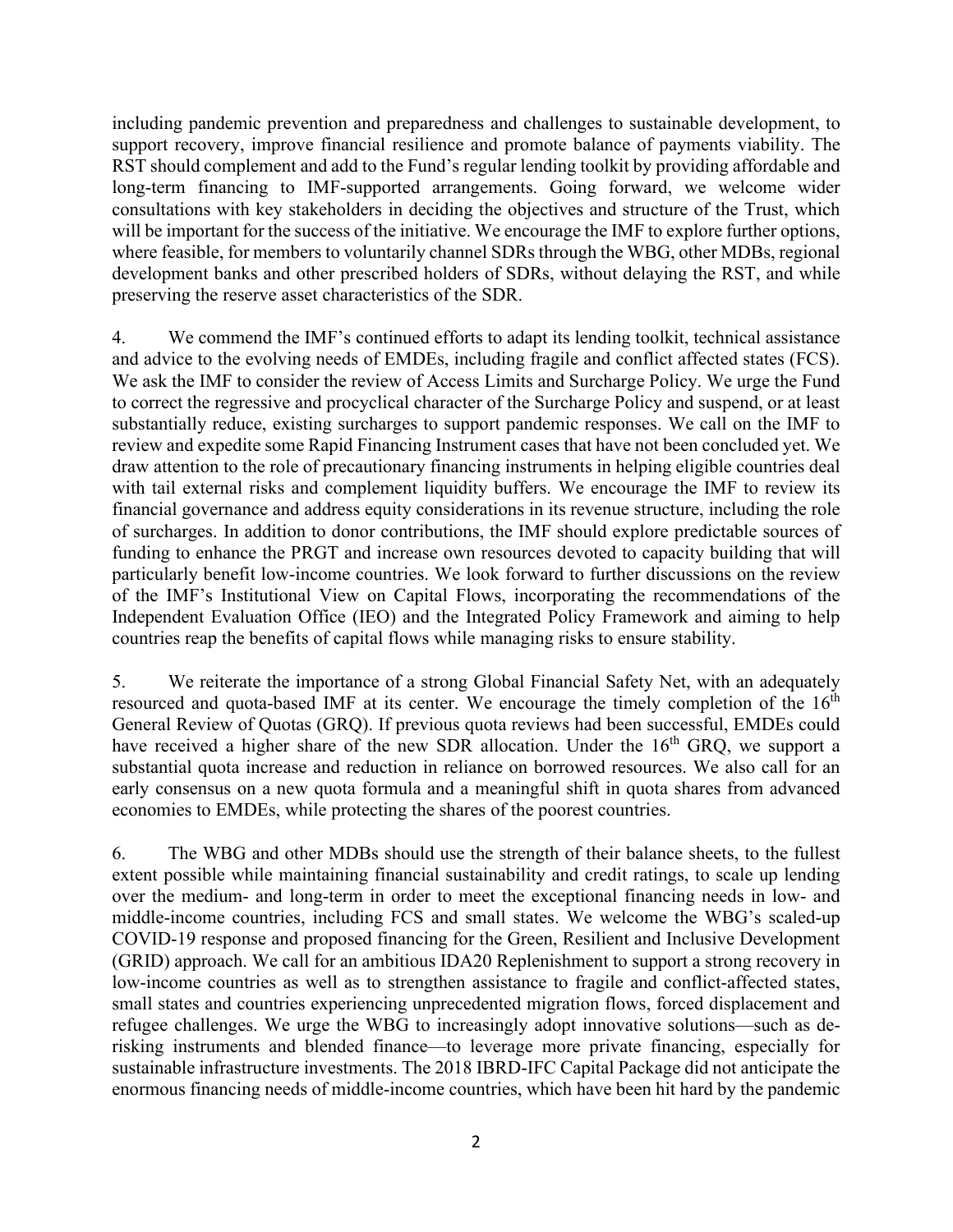crisis. We ask the WBG to develop a medium-term strategy of engagement with middle-income countries, considering their evolving landscape and circumstances.

7. We welcome the introduction of a global minimum corporate tax to address harmful tax competition and new rules to allocate a portion of taxable profits of multinationals to market countries. We expect that the multilateral solution under the proposed two-pillar approach will yield meaningful revenues for EMDEs, which is an important step toward a fairer and more stable international corporate tax system. We continue to emphasize dispute prevention rather than arbitration. At the same time, existing arbitration systems need to be redesigned to reflect the interests of all parties involved. We also call for stronger international cooperation to tackle illicit financial flows.

8. We look forward to further progress in implementing sovereign debt treatments, with participation of private and official creditors in a coordinated manner, within the G20's Common Framework for Debt Treatments (CF). We call on further work on improving the sovereign debt resolution framework to facilitate debt treatments for countries that need them, increase private creditor participation and address the pro-cyclical impact of sovereign credit ratings. We encourage the IMF and WBG to strengthen their technical and financial support in the implementation of the CF, in line with their mandates. We ask the IMF and the WBG to develop innovative financial instruments to reduce debt burdens, and support capacity building for domestic resource mobilization and debt management. We encourage the IMF to continue engaging with potential contributors/donors while exploring other innovative mechanisms to replenish the Catastrophe Containment and Relief Trust (CCRT). We urge the WBG, as a leading MDB, to ensure that the LIBOR transition will not add to the financial burdens of EMDEs.

9. COVID-19 has exacerbated social and economic inequalities between and within countries. Addressing these inequalities is essential to avoid long-lasting scars and build a better and more inclusive future and should be a key area for stronger responses from the IMF, WBG and other MDBs, working with relevant organizations, within their respective mandates. We call on the IMF to strengthen its attention to the social and distributional consequences of the growth and adjustment programs the Fund supports, as recommended in the recent IEO evaluation. This will help build country ownership of adjustment reforms. We call on the WBG and other MDBs to strengthen assistance to protect the vulnerable, promote gender equity, invest in public health, address the education crisis that has set back gains in human capital development, close the digital divide and address food insecurity, to avert long-lasting fragility and enhance well-being for all. We urge the IMF and WBG to strengthen their analytical work on the macroeconomic and developmental impacts of migration and refugee flows in source and destination countries and provide advice to design cooperative approaches and national policies.

10. We welcome the stronger global attention to address climate change and tackle biodiversity losses. We look forward to the success of the 26<sup>th</sup> United Nations Climate Change Conference of the Parties (COP26) and the 15th meeting of the Conference of the Parties to the Convention on Biodiversity Diversity (COP15). The report of the Intergovernmental Panel on Climate Change (IPCC) highlights the immense impacts of climate change, which will disproportionately fall on developing countries. The international commitment to accelerate transition to a low-carbon world should reflect the principle of Common but Differentiated Responsibilities and Respective